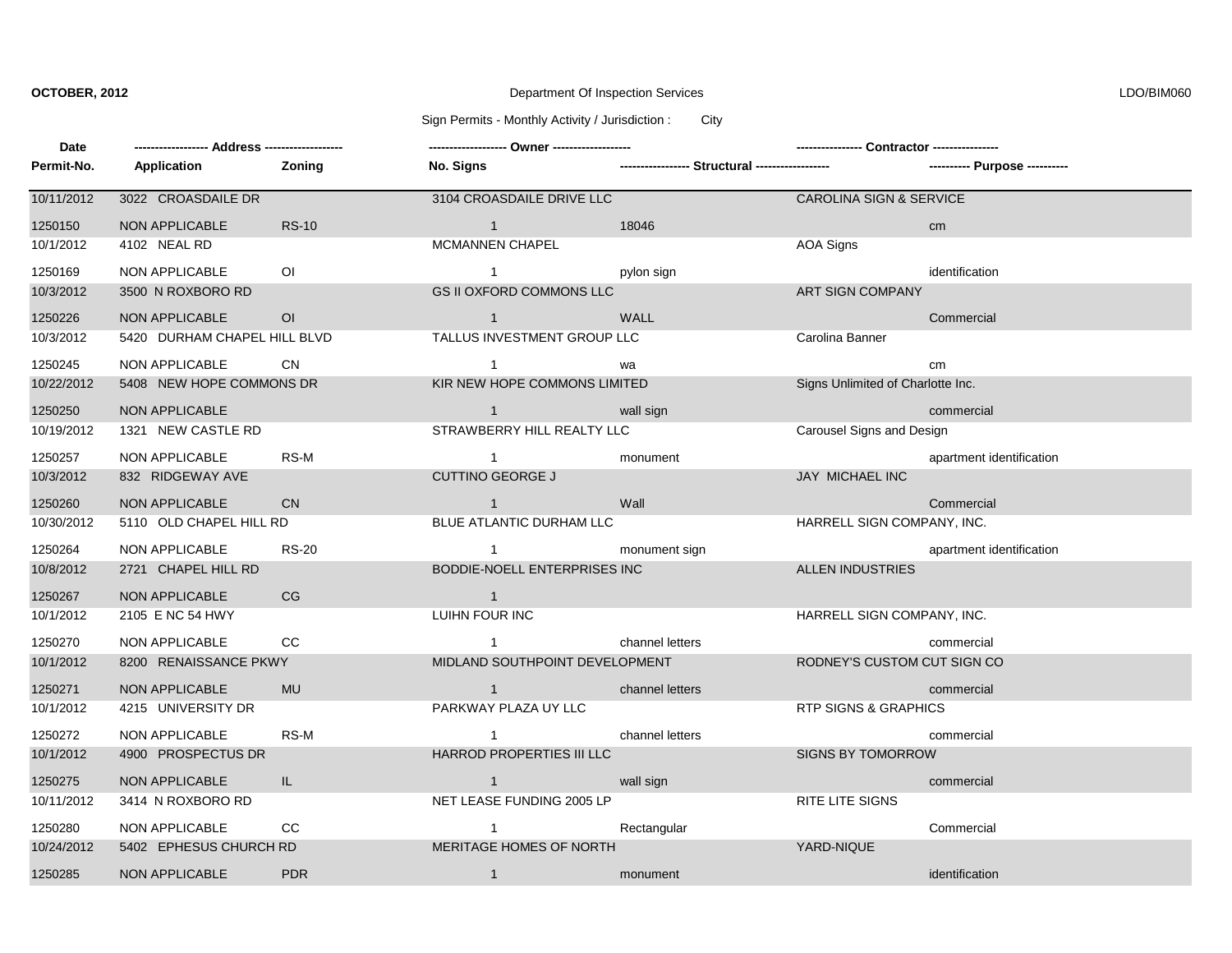Sign Permits - Monthly Activity / Jurisdiction : City

| Date       |                              |              |                               |                                                 |                          |                               |
|------------|------------------------------|--------------|-------------------------------|-------------------------------------------------|--------------------------|-------------------------------|
| Permit-No. | Application                  | Zoning       | <b>No. Signs</b>              | ----------------- Structural ------------------ |                          | ---------- Purpose ---------- |
| 10/22/2012 | 301 S ELM ST                 |              | EDGEMONT ELMS LTD PARTNERSHIP |                                                 | Express Signs & Graphics |                               |
| 1250288    | <b>NON APPLICABLE</b>        | RS-M         | $\sim$ 1                      | Monument                                        |                          | Commercial                    |
| 10/30/2012 | 1855 HILLANDALE RD           |              | GLENWOOD HILLANDALE COMPANY   |                                                 | SIGN ART, INC            |                               |
| 1250289    | <b>NON APPLICABLE</b>        | CC           | $\overline{1}$                | cube front view                                 |                          | commercial                    |
| 10/18/2012 | 1125 W NC 54 HWY             |              | LITTLE BEAR LLC               |                                                 | MCCORKLE, T.J., SIGNS    |                               |
| 1250290    | <b>NON APPLICABLE</b>        | CC.          | $\overline{1}$                | channel letters                                 |                          | commercial                    |
| 10/18/2012 | 2325 CHEEK RD                |              | DURHAM PUBLIC SCHOOLS BOARD   |                                                 | AOA Signs                |                               |
| 1250291    | NON APPLICABLE               | <b>RR</b>    | 1 monument sign               |                                                 |                          | identification of school      |
| 10/5/2012  | 607 BROAD ST                 |              | WRI SOUTHERN INDUSTRIAL       |                                                 | JIE LIN                  |                               |
| 1250292    | <b>NON APPLICABLE</b>        | CG           | $\overline{1}$                | wall banner                                     |                          | commercial                    |
| 10/10/2012 | 4600 DURHAM CHAPEL HILL BLVD |              | KIMCO DURHAM LIMITED          |                                                 | <b>CASCO SIGNS INC</b>   |                               |
| 1250297    | NON APPLICABLE               | CC           | $\overline{1}$                | banner                                          |                          | commercial                    |
| 10/10/2012 | 4600 DURHAM CHAPEL HILL BLVD |              | KIMCO DURHAM LIMITED          |                                                 | CASCO SIGNS INC          |                               |
| 1250298    | NON APPLICABLE               | CC           | $\overline{1}$                | banner                                          |                          | commercial                    |
| 10/10/2012 | 4600 DURHAM CHAPEL HILL BLVD |              | KIMCO DURHAM LIMITED          |                                                 | <b>CASCO SIGNS INC</b>   |                               |
| 1250299    | NON APPLICABLE               | <b>RS-20</b> | $\overline{1}$                | banner                                          |                          | commercial                    |
| 10/10/2012 | 4600 DURHAM CHAPEL HILL BLVD |              | KIMCO DURHAM LIMITED          |                                                 | CASCO SIGNS INC          |                               |
| 1250300    | NON APPLICABLE               | CC           | $\overline{1}$                | banner                                          |                          | commercial                    |
| 10/10/2012 | 4600 DURHAM CHAPEL HILL BLVD |              | BRINKER NORTH CAROLINA INC    |                                                 | <b>CASCO SIGNS INC</b>   |                               |
| 1250301    | NON APPLICABLE               | CC           | $\sim$ 1                      | banner                                          |                          | commercial                    |
| 10/10/2012 | 4600 DURHAM CHAPEL HILL BLVD |              | KIMCO DURHAM LIMITED          |                                                 | CASCO SIGNS INC          |                               |
| 1250302    | NON APPLICABLE               | CC.          | $\overline{1}$                | banner                                          |                          | commercial                    |
| 10/10/2012 | 4600 DURHAM CHAPEL HILL BLVD |              | KIMCO DURHAM LIMITED          |                                                 | <b>CASCO SIGNS INC</b>   |                               |
| 1250303    | NON APPLICABLE               | CC           | $\overline{1}$                | banner                                          |                          | commercial                    |
| 10/10/2012 | 4600 DURHAM CHAPEL HILL BLVD |              | KIMCO DURHAM LIMITED          |                                                 | CASCO SIGNS INC          |                               |
| 1250304    | NON APPLICABLE               | CC           | $\sim$ 1                      | banner                                          |                          | commercial                    |
| 10/10/2012 | 4600 DURHAM CHAPEL HILL BLVD |              | KIMCO DURHAM LIMITED          |                                                 | <b>CASCO SIGNS INC</b>   |                               |
| 1250305    | <b>NON APPLICABLE</b>        | CC           | $\overline{1}$                | banner                                          |                          | commercial                    |
| 10/10/2012 | 4600 DURHAM CHAPEL HILL BLVD |              | KIMCO DURHAM LIMITED          |                                                 | CASCO SIGNS INC          |                               |
| 1250306    | NON APPLICABLE               | CC           | $\overline{1}$                | banner                                          |                          | commercial                    |

LDO/BIM060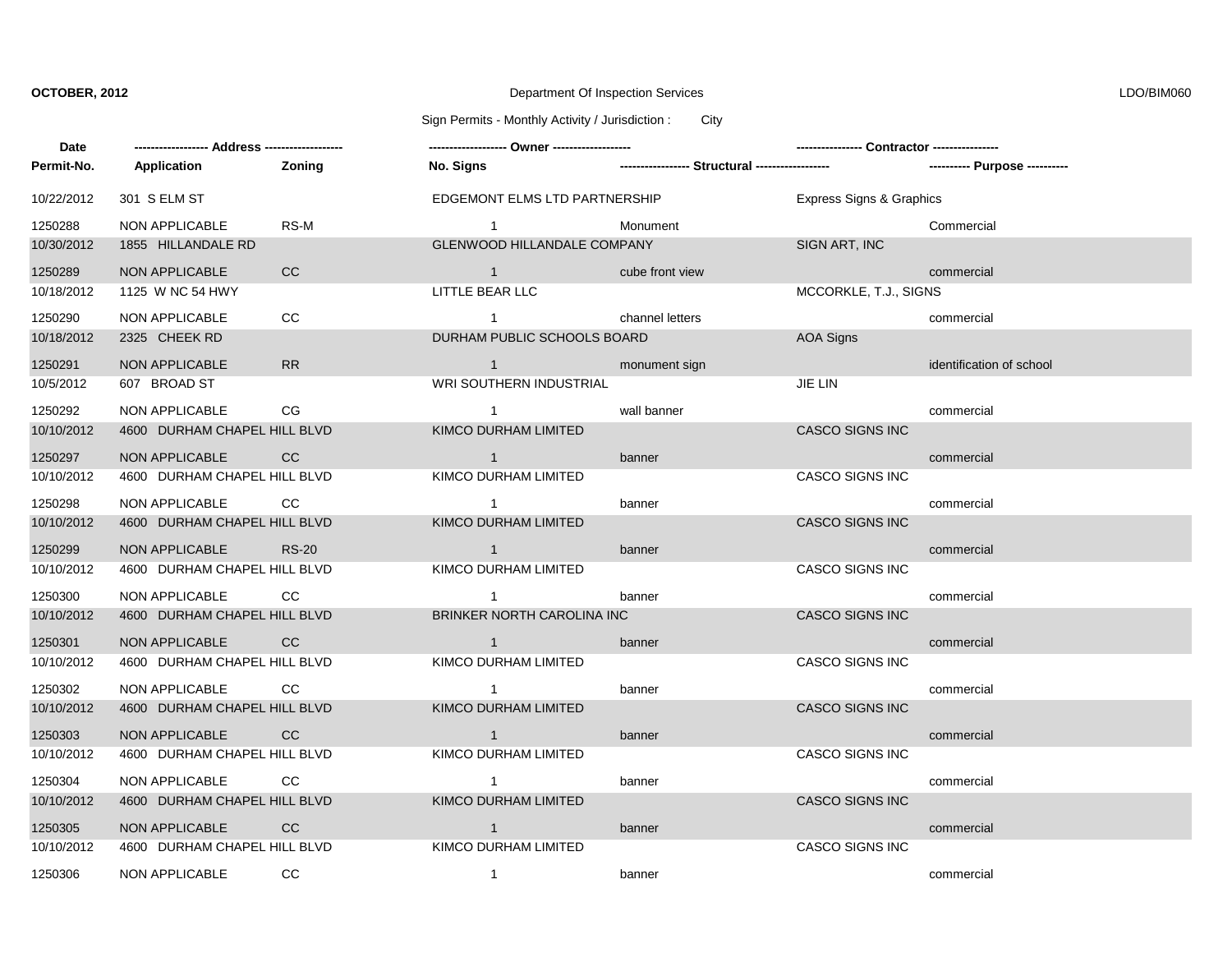Sign Permits - Monthly Activity / Jurisdiction : City

| Date       |                              |              |                            |                                                 |                                  |                                  |
|------------|------------------------------|--------------|----------------------------|-------------------------------------------------|----------------------------------|----------------------------------|
| Permit-No. | Application                  | Zoning       | <b>No. Signs</b>           | ----------------- Structural ------------------ |                                  | ---------- Purpose ----------    |
| 10/10/2012 | 4600 DURHAM CHAPEL HILL BLVD |              | KIMCO DURHAM LIMITED       |                                                 | <b>CASCO SIGNS INC</b>           |                                  |
| 1250307    | NON APPLICABLE               | CC           | $\overline{1}$             | banner                                          |                                  | commercial                       |
| 10/10/2012 | 4600 DURHAM CHAPEL HILL BLVD |              | KIMCO DURHAM LIMITED       |                                                 | <b>CASCO SIGNS INC</b>           |                                  |
| 1250308    | NON APPLICABLE               | CC.          | $\overline{1}$             | banner                                          |                                  | commercial                       |
| 10/10/2012 | 4600 DURHAM CHAPEL HILL BLVD |              | KIMCO DURHAM LIMITED       |                                                 | <b>CASCO SIGNS INC</b>           |                                  |
| 1250309    | NON APPLICABLE               | CC           | $\overline{1}$             | banner                                          |                                  | commercial                       |
| 10/10/2012 | 4600 DURHAM CHAPEL HILL BLVD |              | KIMCO DURHAM LIMITED       |                                                 | CASCO SIGNS INC                  |                                  |
| 1250310    | NON APPLICABLE               | cc           | $\overline{1}$             | banner                                          |                                  | commercial                       |
| 10/23/2012 | 2226 W NC 54 HWY             |              | <b>RICHAN IV LLC</b>       |                                                 |                                  | OVERSTREET SIGN CONTRACTORS, INC |
| 1250311    | NON APPLICABLE               | <b>RS-20</b> | $\sim$ $\sim$ 1            | Kittner Eye                                     |                                  | commercial                       |
| 10/23/2012 | 2226 W NC 54 HWY             |              | RICHAN IV LLC              |                                                 | OVERSTREET SIGN CONTRACTORS, INC |                                  |
| 1250312    | NON APPLICABLE               | CN.          | $\sim$ 1                   | directory pylon                                 |                                  | commercial                       |
| 10/15/2012 | 4600 DURHAM CHAPEL HILL BLVD |              | KIMCO DURHAM LIMITED       |                                                 | <b>CASCO SIGNS INC</b>           |                                  |
| 1250314    | NON APPLICABLE               | cc           | $\overline{1}$             | banner                                          |                                  | commercial                       |
| 10/19/2012 | 3414 N ROXBORO RD            |              | NET LEASE FUNDING 2005 LP  |                                                 | <b>RITE LITE SIGNS</b>           |                                  |
| 1250315    | <b>NON APPLICABLE</b>        | <b>CC</b>    | $\overline{1}$             |                                                 |                                  |                                  |
| 10/30/2012 | 1125 W NC 54 HWY             |              | HOPE VALLEY COMMONS LLC    |                                                 | HARRELL SIGN COMPANY, INC.       |                                  |
| 1250317    | NON APPLICABLE               | CC           | $\overline{1}$             | channel letters                                 |                                  | commercial                       |
| 10/23/2012 | 2105 E NC 54 HWY             |              | LUIHN FOUR INC             |                                                 | HARRELL SIGN COMPANY, INC.       |                                  |
| 1250319    | NON APPLICABLE               | CC           | $\sim$ 1                   | directory panel                                 |                                  | commercial                       |
| 10/23/2012 | 1903 NC 55 HWY               |              | <b>MOS MART LLC</b>        |                                                 | <b>ART SIGN COMPANY</b>          |                                  |
| 1250320    | <b>NON APPLICABLE</b>        | CN           | $\overline{\phantom{0}}$ 1 | wall sign                                       |                                  | commercial                       |
| 10/26/2012 | 3529 HILLSBOROUGH RD         |              | DLLT LLC                   |                                                 | MCCORKLE, T.J., SIGNS            |                                  |
| 1250321    | NON APPLICABLE               | IL.          | $\sim$ 1                   | channel letters                                 |                                  | commercial                       |
| 10/18/2012 | 3844 S ROXBORO ST            |              | <b>HEARTLAND LLC</b>       |                                                 | SIGN-A-RAMA (DURHAM)             |                                  |
| 1250322    | NON APPLICABLE               | CC           | $\overline{1}$             | temporary banner                                |                                  | commercial                       |
| 10/25/2012 | 802 E GEER ST                |              | WAS VENTURES LLC           |                                                 | <b>Broach Custom Signs</b>       |                                  |
| 1250323    | NON APPLICABLE               | IL.          | $\overline{1}$             | wall sign                                       |                                  | commercial                       |
| 10/17/2012 | 2726 DURHAM CHAPEL HILL BLVD |              | <b>NICHOLSON MIRIAM B</b>  |                                                 | BONVIVANT CATERING INC           |                                  |
| 1250324    | <b>NON APPLICABLE</b>        | $RS-8$       | $\overline{1}$             | temporary banner                                |                                  | commercial                       |

### LDO/BIM060